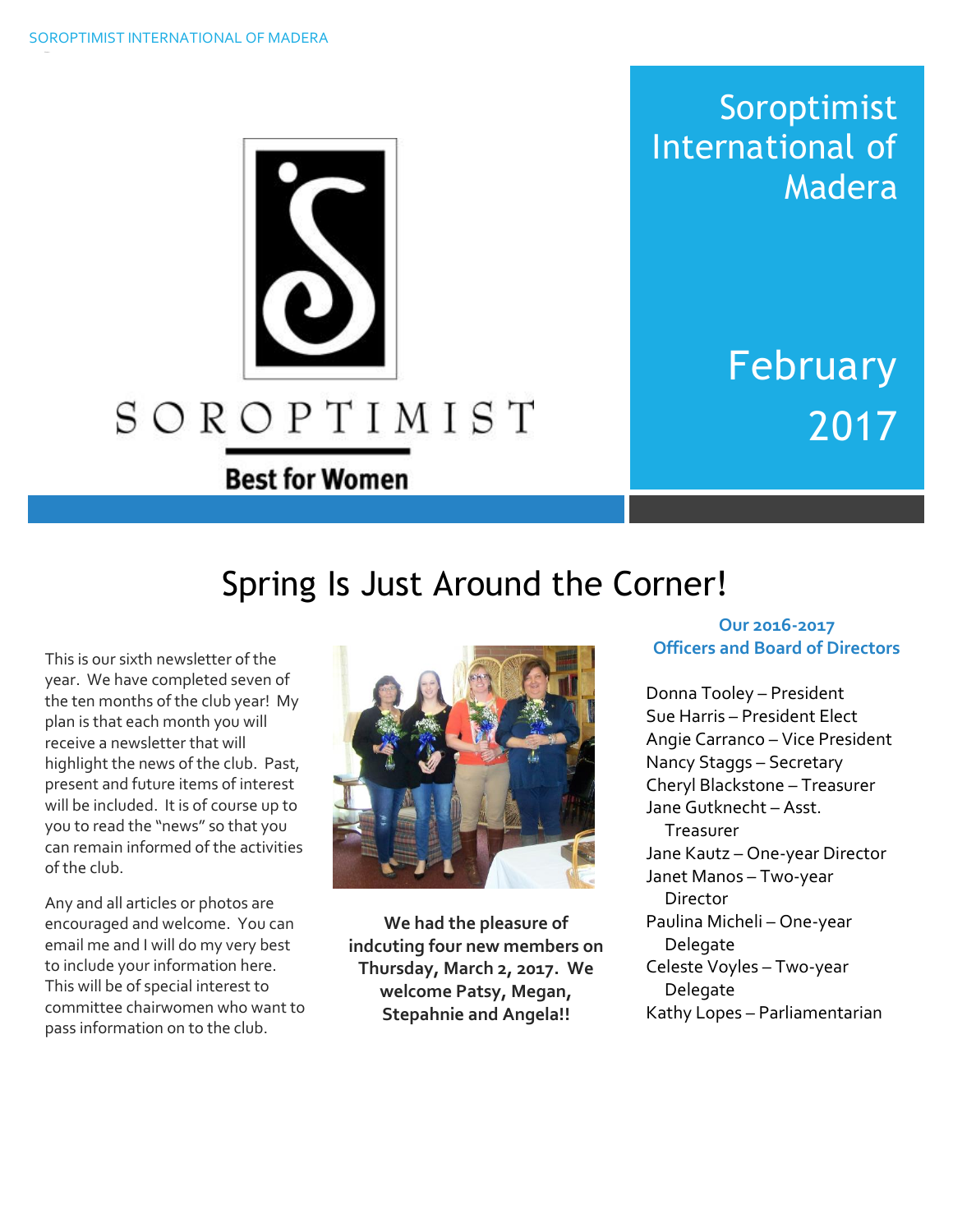## February 2017 News

February was a very busy month! We honored our 5 Dream It, Be It Scholarship winner on Thursday, February 9. Bijal Luhar received our \$500 scholarship and Candida Lopez, Husnar Tanver, Juliana Leon and Zainab Qaiser received \$300 scholarships. 2017 is the first year of Dream It, Be It Scholarships. We wish these young ladies well in their educational endeavors.



Thursday, February 16 was a very special day with the awarding of our 2017 Live Your Dream Awards. This year we were able to award two ladies. Marissa Salas and Roxana Montufar each received a \$1,000 award. We are honored to help them achieve their goal of improving their lives through education.



Left to right: Marissa Salas, Roxana Montufar, Club members Irene Adams and Angie Carranco.

Congratulations!



Our Crab Feed on Saturday, February 25<sup>th</sup> was a great success! Thank you to very one who worked so hard selling tickets, collecting raffle prizes and contributing to the silent auction and grand raffle prize. But, without everyone showing up on Saturday it would not have been possible! The hall looked great, the food was plentiful and great tasting and the raffle, silent auction and crab necklace game were great fun for our guests and wonderful money makers. We are fortunate to have such dedicated club members and their family members and friends who showed up to help. Special thanks go to the youth from Usnrise Rotary Interact who come and help with serving and clean up. They are amazing!